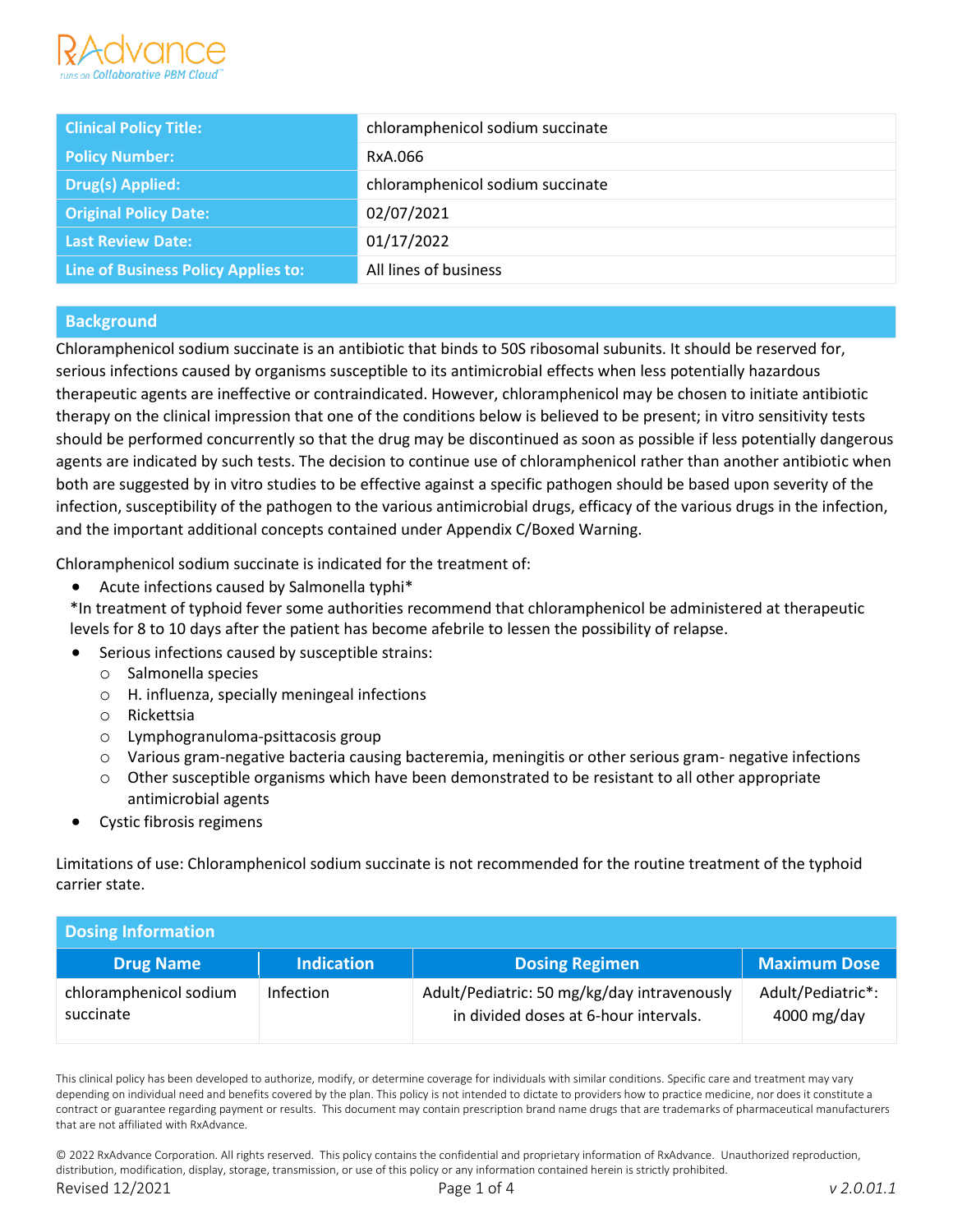

| Neonates: 25 mg/kg/day in 4 equal doses at<br>6-hour intervals. After first two weeks of<br>life, full-term neonates may receive up to a<br>total of 50 mg/kg/day equally divided into 4<br>doses at 6-hour intervals. | Neonate: 50<br>mg/kg/day |
|------------------------------------------------------------------------------------------------------------------------------------------------------------------------------------------------------------------------|--------------------------|
| Pediatric patients with immature metabolic<br>processes: 25 mg/kg/day intravenously in 4<br>equal doses at 6-hour intervals                                                                                            |                          |

\* up to 6 g/day may be necessary for pneumococcal meningitis

# **Dosage Forms**

• Vial for reconstitution: 1 g/10 mL

# **Clinical Policy**

Provider must submit documentation (such as office chart notes, lab results or other clinical information) supporting that member has met all approval criteria. The provision of provider samples does not guarantee coverage under the terms of the pharmacy benefit administered by RxAdvance. All criteria for initial approval must be met in order to obtain coverage.

# **I. Initial Approval Criteria**

#### **A. All FDA-Approved Indications**

- 1. Prescribed by or in consultation with an infectious disease specialist;
- 2. Member was discharged from an acute care hospital;
- 3. Intravenous therapy with chloramphenicol was started prior to discharge;
- 4. Dose does not exceed one of the following (a or b):
	- a. Adults and pediatrics: 100 mg/kg/day;
	- b. Neonates: 50 mg/kg/day.

#### **Approval Duration Commercial:** 6 months

**Medicaid:** 6 months

# **II. Continued Therapy Approval**

# **A. All FDA-Approved Indications**

- 1. Member is currently receiving medication that has been authorized by RxAdvance or member has previously met initial approval criteria listed in this policy;
- 2. Member is responding positively to therapy;
- 3. If request is for a dose increase, new dose does not exceed:
	- a. Adults and pediatrics: 100 mg/kg/day;
		- b. Neonates: 50 mg/kg/day.

#### **Approval Duration**

**Commercial:** 12 months **Medicaid:** 12 months

# **B. Appendices**

#### **APPENDIX A: Abbreviation/Acronym Key**

© 2021 RxAdvance Corporation. All rights reserved. This policy contains the confidential and proprietary information of RxAdvance. Unauthorized reproduction, distribution, modification, display, storage, transmission, or use of this policy or any information contained herein is strictly prohibited.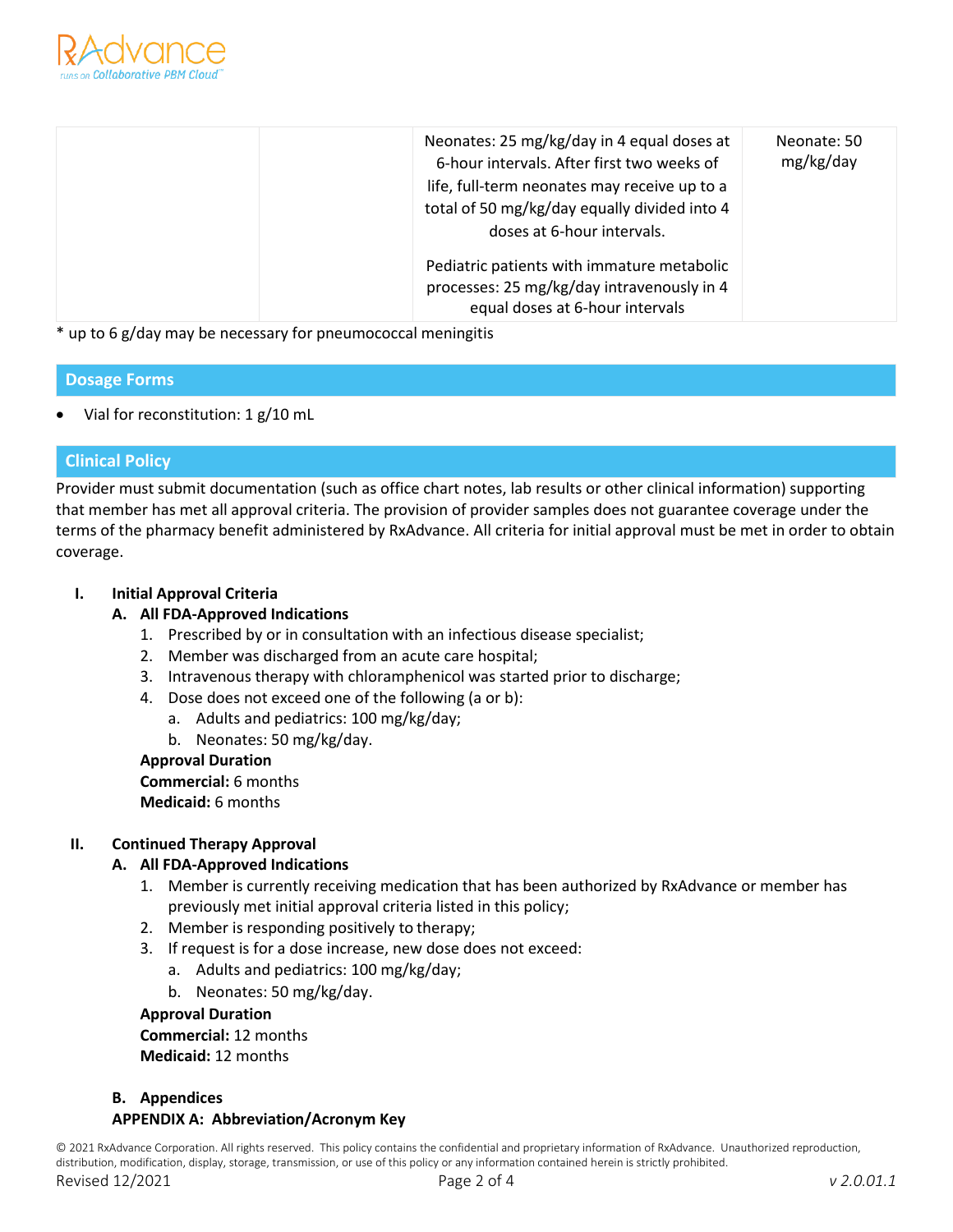

FDA: Food and Drug Administration

#### **APPENDIX B: Therapeutic Alternatives**

Therapeutic alternatives include formulary antibiotics that are indicated for the member's diagnosis and/or have sufficient activity against the offending pathogen at the site of the infection.

#### **APPENDIX C: Contraindications/Boxed Warnings**

- Contraindication(s):
	- $\circ$  History of previous hypersensitivity and/or toxic reaction to chloramphenicol.
	- $\circ$  For the treatment of trivial infections or where it is not indicated (colds, influenza, infections of the throat), or as a prophylactic agent to prevent bacterial infections.
- Boxed Warning(s):
	- o Serious and fatal blood dyscrasias (aplastic anemia, hypoplastic anemia, thrombocytopenia and granulocytopenia) are known to occur after the administration of chloramphenicol. In addition, there have been reports of aplastic anemia attributed to chloramphenicol which later terminated in leukemia. Blood dyscrasias have occurred after both short-term and prolonged therapy with this drug.

#### **APPENDIX D: General Information**

Not applicable.

#### **References**

- 1. Chloramphenicol sodium succinate Prescribing Information. Lake Zurich, IL: Fresenius Kabi USA, LLC.; October 2016. Available at: [https://dailymed.nlm.nih.gov/dailymed/fda/fdaDrugXsl.cfm?setid=aed29594-211d-49ef-813f-](https://dailymed.nlm.nih.gov/dailymed/fda/fdaDrugXsl.cfm?setid=aed29594-211d-49ef-813f-131975a8d0e3&type=display)[131975a8d0e3&type=display.](https://dailymed.nlm.nih.gov/dailymed/fda/fdaDrugXsl.cfm?setid=aed29594-211d-49ef-813f-131975a8d0e3&type=display) Accessed December 01, 2021.
- 2. Tunkel AR, Glaser CA, Bloch KC, et al. The management of encephalitis: clinical practice guidelines by the Infectious Diseases Society of America. June 2008. Clinical Infectious Diseases; 47:303-27. Available at: [https://pubmed.ncbi.nlm.nih.gov/18582201/.](https://pubmed.ncbi.nlm.nih.gov/18582201/) Accessed December 01, 2021.
- 3. Stevens DL, Bisno AL, Chambers HF, et al. Practice guidelines for the diagnosis and management of skin and softtissue infections. October 2005. Clinical Infectious Diseases;41:1373-406. Available at: <https://pubmed.ncbi.nlm.nih.gov/24973422/> . Accessed December 01, 2021.
- 4. Clinical Pharmacology [database online] powered by ClinicalKey. Tampa, FL: Elsevier, 2020. Available at: [http://www.clinicalkey.com.](http://www.clinicalkey.com/) Accessed December 01, 2021.

| <b>Review/Revision History</b>                                                                                                                      | <b>Review/Revision Date</b> | <b>P&amp;T Approval Date</b> |
|-----------------------------------------------------------------------------------------------------------------------------------------------------|-----------------------------|------------------------------|
| Policy established.                                                                                                                                 | 01/2020                     | 02/07/2020                   |
| Reviewed criteria and updated<br>appendices                                                                                                         | 04/2020                     | 05/21/2020                   |
| Policy title table was<br>1.<br>updated: Line of business<br>policy applies was updated<br>to All lines of business<br>Approval duration of initial | 02/08/2021                  | 03/09/2021                   |
| and continued therapy were<br>updated<br>Appendix B standard<br>3.                                                                                  |                             |                              |

© 2021 RxAdvance Corporation. All rights reserved. This policy contains the confidential and proprietary information of RxAdvance. Unauthorized reproduction, distribution, modification, display, storage, transmission, or use of this policy or any information contained herein is strictly prohibited.